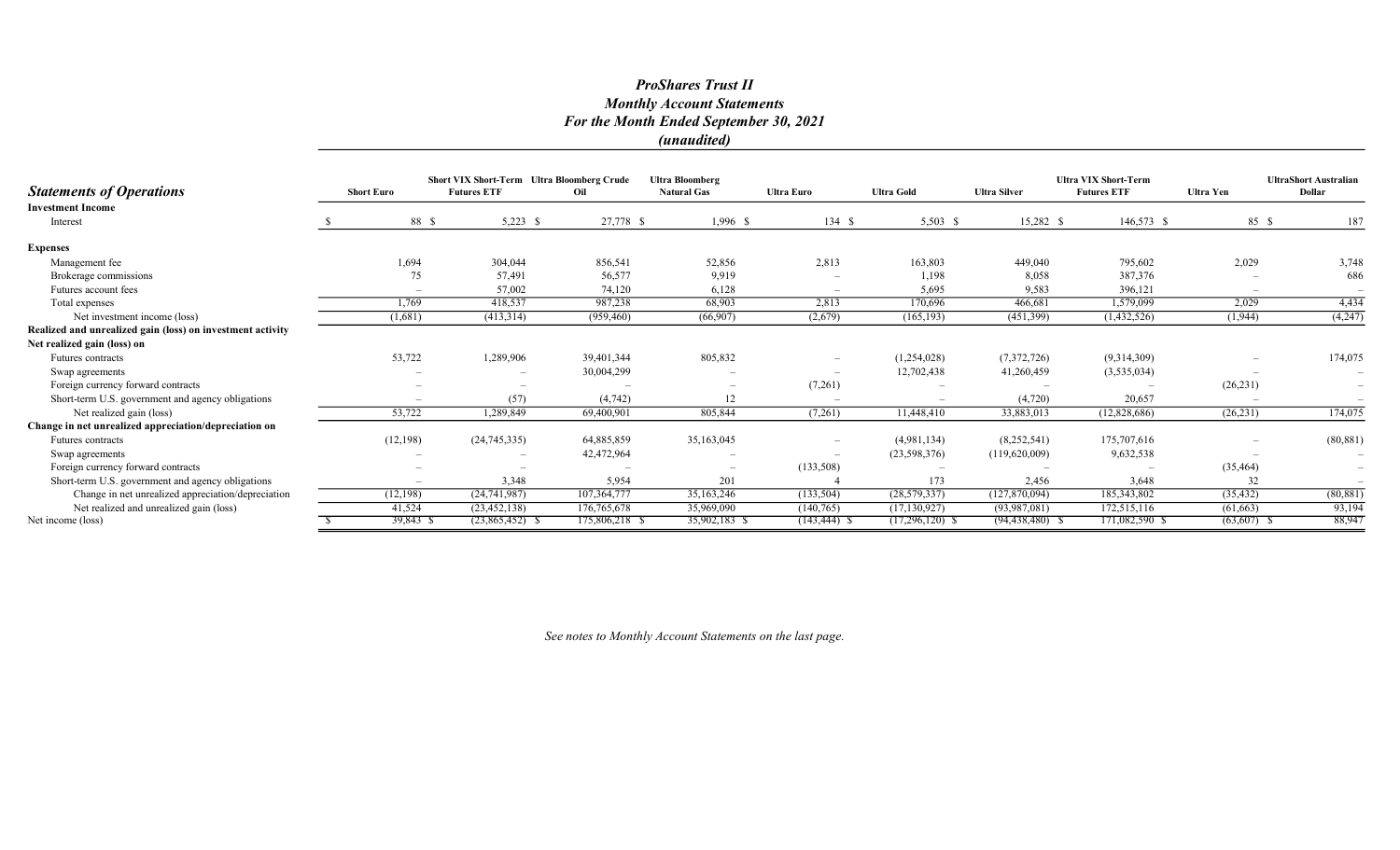| <b>Statements of Operations</b>                            | <b>UltraShort Bloomberg</b><br><b>Crude Oil</b> | <b>UltraShort Bloomberg</b><br><b>Natural Gas</b> | <b>UltraShort Euro</b>   | <b>UltraShort Gold</b> | <b>UltraShort Silver</b> | <b>UltraShort Yen</b>    | <b>VIX Mid-Term Futures</b><br><b>ETF</b> | <b>VIX Short-Term</b><br><b>Futures ETF</b> |
|------------------------------------------------------------|-------------------------------------------------|---------------------------------------------------|--------------------------|------------------------|--------------------------|--------------------------|-------------------------------------------|---------------------------------------------|
| <b>Investment Income</b><br>Interest                       |                                                 | 2,398 \$<br>4,190 \$                              | $1,636$ \$               | 875 \$                 | 953S                     | 725 \$                   | $3,205$ \$                                | 22,419                                      |
| <b>Expenses</b>                                            |                                                 |                                                   |                          |                        |                          |                          |                                           |                                             |
| Management fee                                             | 67,184                                          | 107,494                                           | 36,822                   | 19,851                 | 28,912                   | 17,831                   | 79,750                                    | 236,933                                     |
| Brokerage commissions                                      | 8,124                                           | 22,512                                            |                          | 584                    | 2,195                    |                          | 6,073                                     | 23,583                                      |
| Futures account fees                                       | 8,493                                           | 27,077                                            |                          | 473                    | 2,516                    | $\overline{\phantom{a}}$ | 10,595                                    | 72,634                                      |
| Total expenses                                             | 83,801                                          | 157,083                                           | 36,822                   | 20,908                 | 33,623                   | 17,831                   | 96,418                                    | 333,150                                     |
| Net investment income (loss)                               | (81, 403)                                       | (152, 893)                                        | (35, 186)                | (20,033)               | (32,670)                 | (17,106)                 | (93,213)                                  | (310, 731)                                  |
| Realized and unrealized gain (loss) on investment activity |                                                 |                                                   |                          |                        |                          |                          |                                           |                                             |
| Net realized gain (loss) on                                |                                                 |                                                   |                          |                        |                          |                          |                                           |                                             |
| Futures contracts                                          | (3,585,882)                                     | (53, 118, 237)                                    |                          | (86,682)               | (876, 573)               |                          | 238,498                                   | (9,829,015)                                 |
| Swap agreements                                            |                                                 |                                                   | $\overline{\phantom{a}}$ | (1,456,109)            | (1,863,983)              |                          |                                           |                                             |
| Foreign currency forward contracts                         |                                                 |                                                   | 112,177                  |                        |                          | 211,978                  |                                           |                                             |
| Short-term U.S. government and agency obligations          |                                                 |                                                   |                          |                        |                          |                          |                                           |                                             |
| Net realized gain (loss)                                   | (3,585,882)                                     | (53, 118, 237)                                    | 112,177                  | (1, 542, 791)          | (2,740,556)              | 211,978                  | 238,498                                   | (9,829,015)                                 |
| Change in net unrealized appreciation/depreciation on      |                                                 |                                                   |                          |                        |                          |                          |                                           |                                             |
| Futures contracts                                          | (10, 470, 453)                                  | (22,904,471)                                      |                          | 399,743                | 3,135,394                |                          | 6,057,637                                 | 40,769,833                                  |
| Swap agreements                                            |                                                 |                                                   |                          | 2,679,257              | 5,305,930                |                          |                                           |                                             |
| Foreign currency forward contracts                         |                                                 |                                                   | 1,723,335                |                        |                          | 312,292                  |                                           |                                             |
| Short-term U.S. government and agency obligations          |                                                 | (88)<br>(1,694)                                   | 27                       | (5)                    | 71                       | (17)                     | 453                                       | 1,044                                       |
| Change in net unrealized appreciation/depreciation         | (10, 470, 541)                                  | (22,906,165)                                      | 1,723,362                | 3,078,995              | 8,441,395                | 312,275                  | 6,058,090                                 | 40,770,877                                  |
| Net realized and unrealized gain (loss)                    | (14,056,423)                                    | (76, 024, 402)                                    | 1,835,539                | 1,536,204              | 5,700,839                | 524,253                  | 6,296,588                                 | 30,941,862                                  |
| Net income (loss)                                          | $(14, 137, 826)$ \$                             | $(76, 177, 295)$ \$                               | $1,800,353$ \$           | 1,516,171 \$           | 5,668,169 \$             | 507,147 \$               | $6,203,375$ \$                            | 30,631,131                                  |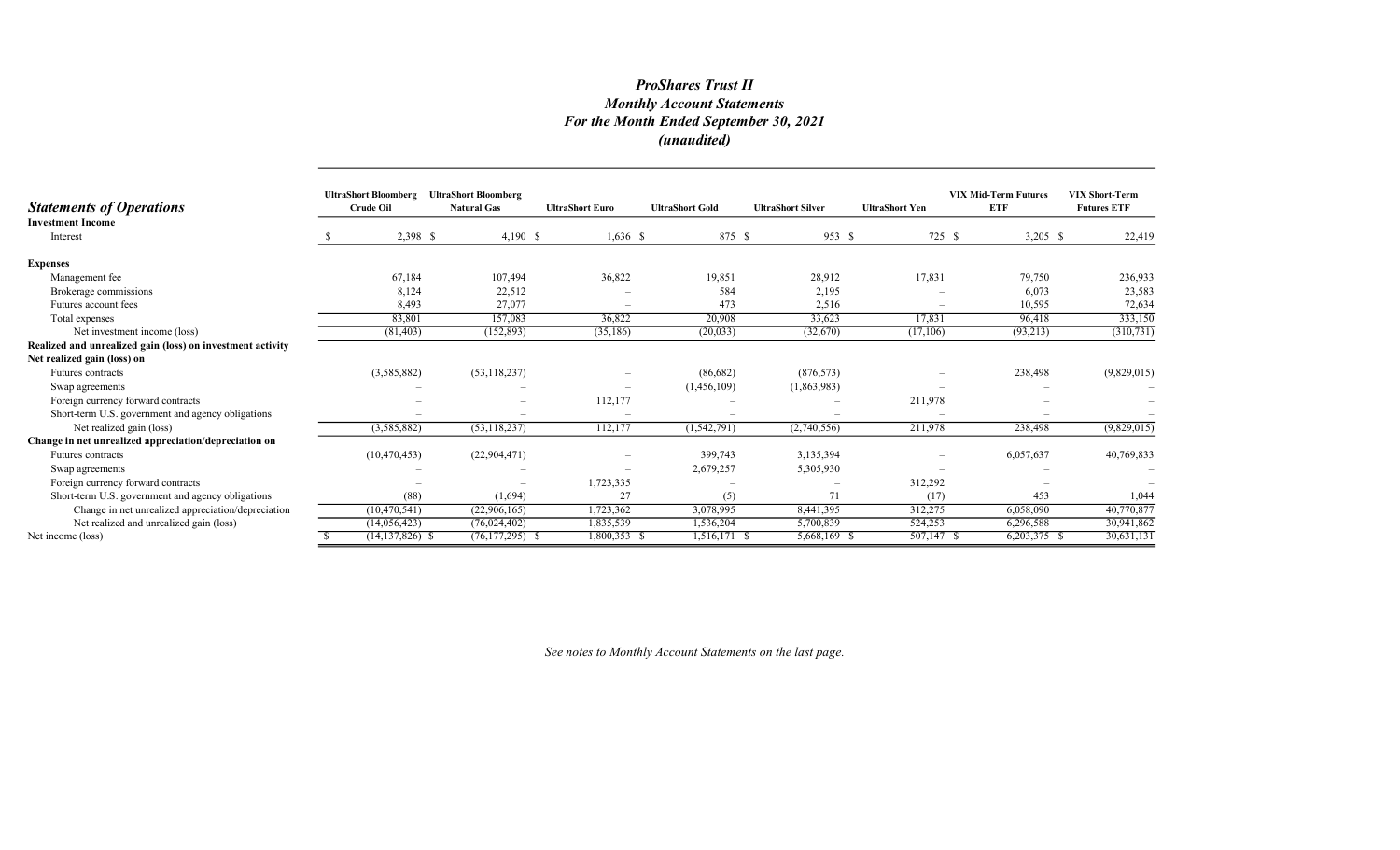| <b>Statements of Changes in Shareholders'</b>      |                          | <b>Short VIX Short-Term</b> Ultra Bloomberg Crude |                          | <b>Ultra Bloomberg</b> |                   |                   |                     | <b>Ultra VIX Short-Term</b> |              | <b>UltraShort Australian</b> |
|----------------------------------------------------|--------------------------|---------------------------------------------------|--------------------------|------------------------|-------------------|-------------------|---------------------|-----------------------------|--------------|------------------------------|
| <b>Equity</b>                                      | <b>Short Euro</b>        | <b>Futures ETF</b>                                | Oil                      | <b>Natural Gas</b>     | <b>Ultra Euro</b> | <b>Ultra Gold</b> | <b>Ultra Silver</b> | <b>Futures ETF</b>          | Ultra Yen    | Dollar                       |
| Shareholders' equity, at August 31, 2021           | 2,166,975 \$             | 395,577,866 \$                                    | 1,111,810,818 \$         | 51,357,736 \$          | 3,622,548 \$      | 250,995,866 \$    | 571,113,302 \$      | 978,478,067 \$              | 2,603,487 \$ | 4,825,322                    |
| Addition of shares                                 |                          | 22,677,701                                        | $\overline{\phantom{0}}$ | 68,691,225             |                   |                   | 10,217,705          | 248,697,558                 |              |                              |
| Redemption of shares                               |                          | (5,866,270)                                       | (197,003,320)            | (10,912,763)           |                   | (2,781,899)       | (6,583,051)         | (377, 412, 342)             |              |                              |
| Net addition (redemption) of shares                |                          | 16,811,431                                        | (197,003,320)            | 57,778,462             |                   | (2,781,899)       | 3,634,654           | (128, 714, 784)             |              |                              |
| Net investment income (loss)                       | (1,681)                  | (413,314)                                         | (959, 460)               | (66,907)               | (2,679)           | (165, 193)        | (451,399)           | (1,432,526)                 | (1,944)      | (4,247)                      |
| Net realized gain (loss)                           | 53,722                   | 1,289,849                                         | 69,400,901               | 805,844                | (7,261)           | 11,448,410        | 33,883,013          | (12,828,686)                | (26, 231)    | 174,075                      |
| Change in net unrealized appreciation/depreciation | (12, 198)                | (24,741,987)                                      | 107,364,777              | 35, 163, 246           | (133, 504)        | (28, 579, 337)    | (127,870,094)       | 185, 343, 802               | (35, 432)    | (80, 881)                    |
| Net income (loss)                                  | 39,843                   | (23,865,452)                                      | 175,806,218              | 35,902,183             | (143, 444)        | (17,296,120)      | (94, 438, 480)      | 171,082,590                 | (63,607)     | 88,947                       |
| Shareholders' equity, at September 30, 2021        | 2,206,818 \$             | 388,523,845 \$                                    | 1,090,613,716 \$         | 145,038,381 \$         | 3,479,104 \$      | 230,917,847 \$    | 480,309,476 \$      | 1,020,845,873 \$            | 2,539,880 \$ | 4,914,269                    |
| Net asset value per share *                        | $44.14$ \$               | 54.46 \$                                          | 84.47 \$                 | 83.47 \$               | 13.92 \$          | 55.64 \$          | 31.71 \$            | 24.43 \$                    | 50.83 \$     | 49.14                        |
| <b>Share transaction</b>                           |                          |                                                   |                          |                        |                   |                   |                     |                             |              |                              |
| Shares added                                       |                          | 400,000                                           | $\overline{\phantom{0}}$ | 900,000                |                   |                   | 300,000             | 11,800,000                  |              |                              |
| Shares redeemed                                    | $\overline{\phantom{m}}$ | (100,000)                                         | (2,500,000)              | (200,000)              | $-$               | (50,000)          | (200,000)           | (14,900,000)                |              |                              |
| Net shares added (redeemed)                        |                          | 300,000                                           | (2,500,000)              | 700,000                |                   | (50,000)          | 100,000             | (3,100,000)                 |              |                              |

\* Represents value of total shareholders' equity divided by total shares outstanding at the month end.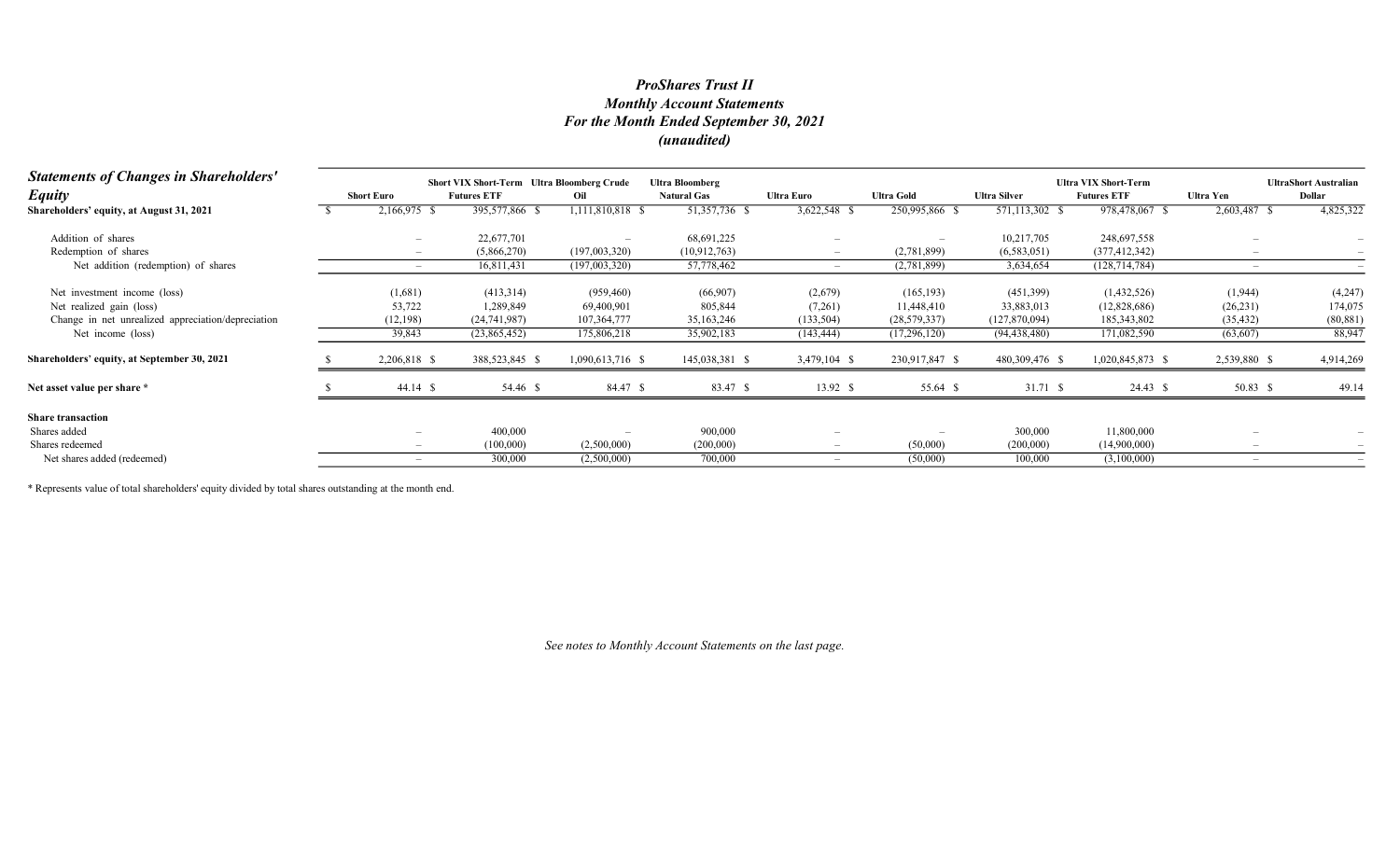| <b>Statements of Changes in Shareholders'</b><br><b>Equity</b> | <b>UltraShort Bloomberg</b><br><b>Crude Oil</b> | <b>UltraShort Bloomberg</b><br><b>Natural Gas</b> | <b>UltraShort Euro</b> | <b>UltraShort Gold</b> | <b>UltraShort Silver</b> | <b>UltraShort Yen</b>    | <b>VIX Mid-Term Futures</b><br><b>ETF</b> | <b>VIX Short-Term</b><br><b>Futures ETF</b> |
|----------------------------------------------------------------|-------------------------------------------------|---------------------------------------------------|------------------------|------------------------|--------------------------|--------------------------|-------------------------------------------|---------------------------------------------|
| Shareholders' equity, at August 31, 2021                       | 80,781,983 \$                                   | 107,860,805 \$                                    | 48,020,368 \$          | 21,172,597 \$          | 33,575,199 \$            | 22,821,775 \$            | 107,165,122 \$                            | 311, 313, 577                               |
| Addition of shares                                             | 34,097,131                                      | 155,614,821                                       | 1,194,108              | 5,042,254              | 10,946,176               | $\overline{\phantom{0}}$ | 14,304,640                                | 32,571,183                                  |
| Redemption of shares                                           | (7,166,075)                                     | (48,829,654)                                      | (2,374,012)            |                        | (9,815,667)              | $\qquad \qquad -$        |                                           | (5,738,558)                                 |
| Net addition (redemption) of shares                            | 26,931,056                                      | 106,785,167                                       | (1,179,904)            | 5,042,254              | 1,130,509                | $\overline{\phantom{a}}$ | 14,304,640                                | 26,832,625                                  |
| Net investment income (loss)                                   | (81, 403)                                       | (152, 893)                                        | (35, 186)              | (20,033)               | (32,670)                 | (17,106)                 | (93,213)                                  | (310, 731)                                  |
| Net realized gain (loss)                                       | (3,585,882)                                     | (53, 118, 237)                                    | 112,177                | (1,542,791)            | (2,740,556)              | 211,978                  | 238,498                                   | (9,829,015)                                 |
| Change in net unrealized appreciation/depreciation             | (10, 470, 541)                                  | (22,906,165)                                      | 1,723,362              | 3,078,995              | 8,441,395                | 312,275                  | 6,058,090                                 | 40,770,877                                  |
| Net income (loss)                                              | (14, 137, 826)                                  | (76, 177, 295)                                    | 1,800,353              | 1,516,171              | 5,668,169                | 507,147                  | 6,203,375                                 | 30,631,131                                  |
| Shareholders' equity, at September 30, 2021                    | 93,575,213 \$                                   | 138,468,677 \$                                    | 48,640,817 \$          | 27,731,022 \$          | 40,373,877 \$            | 23,328,922 \$            | 127,673,137 \$                            | 368,777,333                                 |
| Net asset value per share *                                    | $15.13\quad$                                    | 7.02 S                                            | 24.94 \$               | 34.80 \$               | 31.27 \$                 | 77.95 \$                 | 32.22 \$                                  | 22.68                                       |
| <b>Share transaction</b>                                       |                                                 |                                                   |                        |                        |                          |                          |                                           |                                             |
| Shares added                                                   | 2,100,000                                       | 17,100,000                                        | 50,000                 | 150,000                | 400,000                  | $\overline{\phantom{0}}$ | 450,000                                   | 1,550,000                                   |
| Shares redeemed                                                | (400,000)                                       | (5,000,000)                                       | (100,000)              |                        | (350,000)                |                          | $\overline{\phantom{a}}$                  | (250,000)                                   |
| Net shares added (redeemed)                                    | 1,700,000                                       | 12,100,000                                        | (50,000)               | 150,000                | 50,000                   | $\overline{\phantom{0}}$ | 450,000                                   | 1,300,000                                   |

\* Represents value of total shareholders' equity divided by total shares outstanding at the month end.